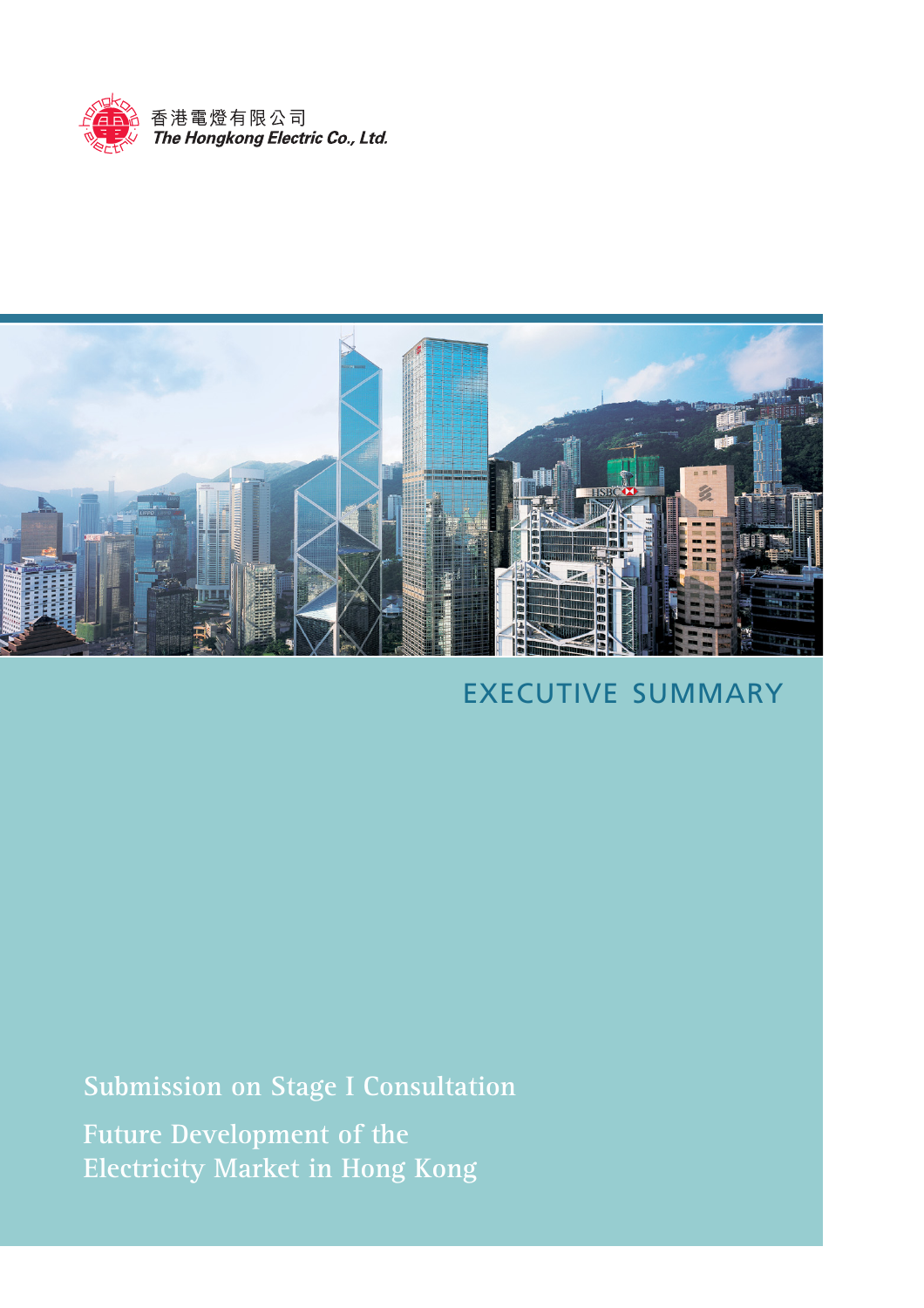## **1 Introduction**

The Hongkong Electric Co., Ltd. (HEC) is pleased to provide this submission in response to the Government's Stage I Consultation Paper on Future Development of the Electricity Market in Hong Kong.

Since the release of the Consultation Paper in January 2005, HEC has been actively soliciting the views of its major stakeholders and carrying out extensive research on market reform in other jurisdictions. Accordingly, this submission is based on HEC's own hands-on operating experience in overseas power markets, feedback from various stakeholders, and findings from careful research.

HEC has been supplying electricity to Hong Kong Island for over 110 years, and has a demonstrated commitment to safely providing a reliable, efficient and adequate electricity supply to its customers.

HEC owns the Lamma Power Station which is located on a 50-hectare site at Po Lo Tsui at Lamma Island. This station provides electricity supply to Hong Kong Island, Ap Lei Chau and Lamma Island. In order to meet future demand for electricity on a timely basis, HEC has constructed a 22-hectare extension site to the Lamma Power Station to accommodate six additional gas-fired generating units. The first unit will be commissioned in 2006.

HEC has been operating in the Hong Kong market under the Scheme of Control Agreement (SCA) since 1979. HEC appreciates the Government's recognition of HEC's efforts and contribution to Hong Kong's development made under these arrangements.

As a key stakeholder in the Hong Kong electricity market, HEC welcomes this review and the opportunity to provide experience-based input for the future development of the market.

Queries in relation to this submission should be directed in the first instance to:

Mr. C.T. Wan Director and General Manager (Corporate Development) The Hongkong Electric Co., Ltd.

Address: Hongkong Electric Centre 44 Kennedy Road, Hong Kong

Phone No.: 2843 3325

Fax No.: 3157 1881

Email Address: ctwan@hec.com.hk

For details of the Full Submission, please visit Hongkong Electric's web site at http://www.hec.com.hk.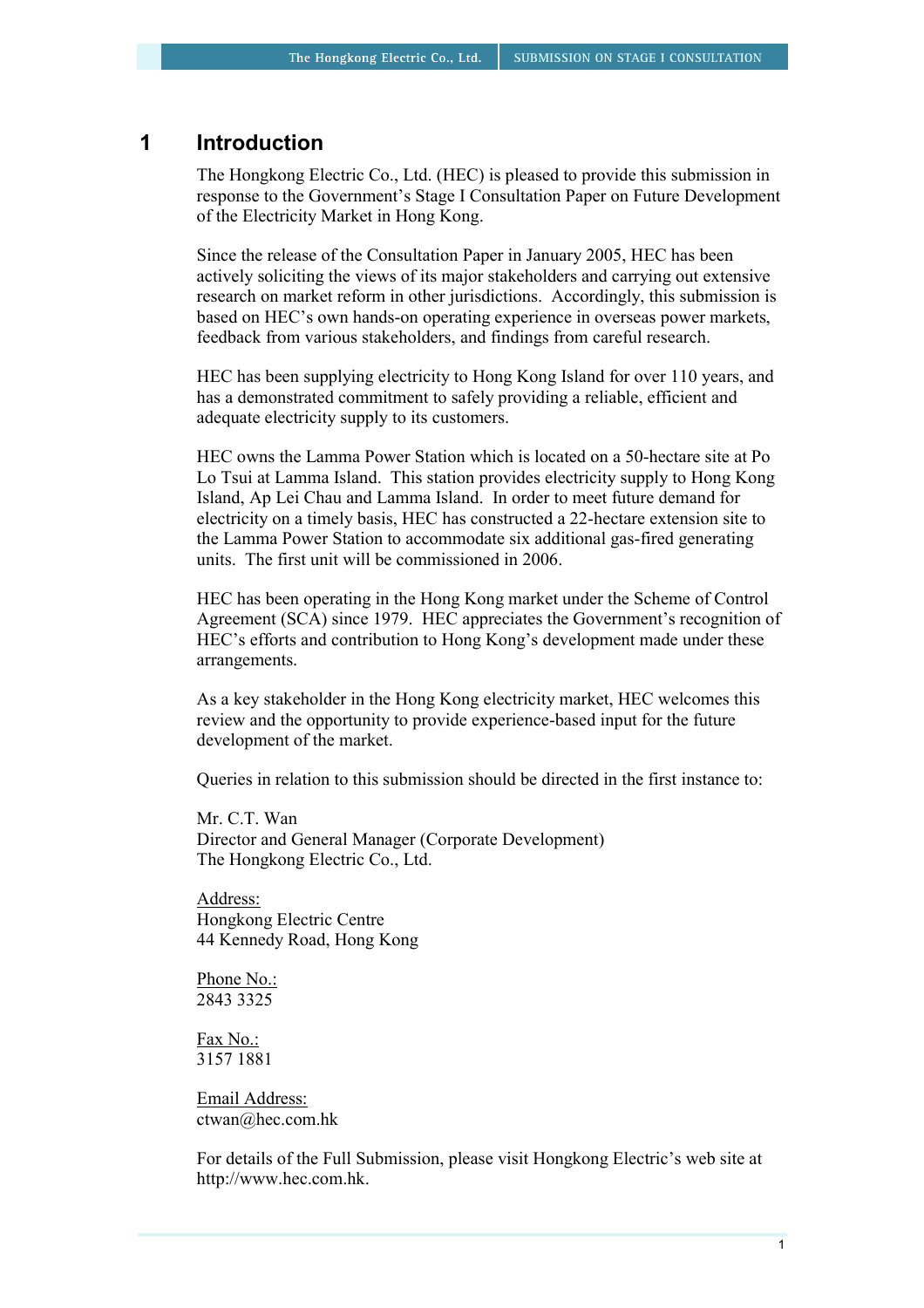## **2 Executive Summary**

#### **2.1 A crucial issue: reliability vs new risks**

The 2008 SCA renewal presents the Government with the opportunity to review the successes of the past as well as consider new approaches that would continue to offer a reliable and economically efficient power supply for Hong Kong's future.

In an environment of continuing economic uncertainty, rising fuel prices and increasing environmental pressures, HEC recognizes that the Government and the community face a delicate task in balancing a range of often competing objectives.

However, paramount amongst these is the undisputed fact that the outstanding reliability achieved by Hong Kong's power companies over the SCA periods has been a vital contributor to Hong Kong's economic progress and prosperity. As many countries that have experimented with market reform have discovered to their detriment and chagrin, reliable power supply is very easy to take for granted but very difficult to fix once compromised.

**Reliable power supply is very easy to take for granted but very difficult to fix once compromised.** 

#### **2.2 HEC's approach: benefits vs risks and costs**

As one of two incumbent power companies and with billions of dollars already invested in the Hong Kong power industry, HEC obviously has much at stake in the outcome of the current consultation process. HEC's shareholders and financiers therefore have more than just a legitimate interest in ensuring that the value of their existing investments is maintained and that HEC remains able to attract future funds at competitive rates.

However, HEC's shareholders and financiers ultimately share a common goal with Hong Kong's power consumers. A safe and secure power system that continues to deliver Hong Kong's exemplary reliability levels is only achievable if investors and financiers continue to have confidence in the regulatory arrangements governing the power industry.

As an investor-owned utility that has delivered world-leading levels of reliability, HEC believes that the current regime should only be amended where it can be clearly demonstrated that the benefits of the change outweigh the risks and costs.

## **Exemplary reliability levels are only achievable if there is confidence in the regulatory arrangements.**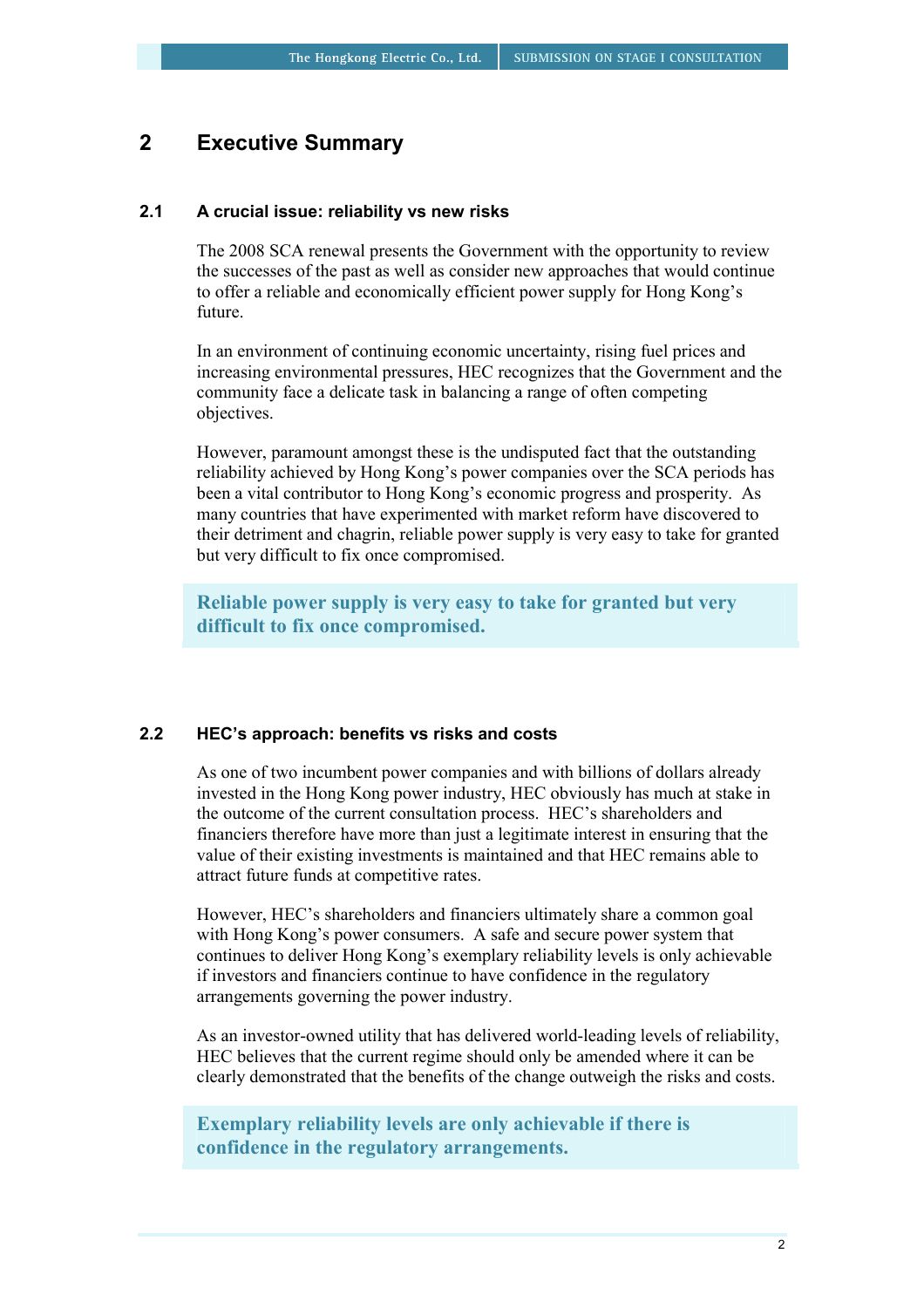## **2.3 The Consultation Paper: a useful starting point**

HEC commends the Government on its wide-ranging Consultation Paper, which provides a useful starting point for the 2008 SCA renewal process.

The Consultation Paper identifies the Government's policy objectives, which can be expressed as follows:



**Figure 1: Government's policy objectives** 

In summary form, the objectives are:

- **reliable and safe supply** reliable electricity supply is vital to the economic activity and everyday life in Hong Kong;
- **reasonable prices** reliability must be balanced with price outcomes; and
- **protecting the environment** minimising pollution (and improving air quality) and greenhouse gas emissions.

HEC agrees that these represent a realistic and sensible suite of policy objectives. However, as highlighted in the Consultation Paper, these objectives are sometimes in conflict. Ultimately, the most challenging issue will be the need to resolve these competing tensions.

## **2.4 Issues are interlinked: the virtuous circle**

This submission sets out HEC's views on the issues raised in the Consultation Paper.

If the Consultation Paper is any guide, most attention will be devoted to the question of how best to achieve reliable supply at reasonable prices. It is indisputable that considerable economic benefits flow from a reliable power system. On the contrary, less attractive returns to investors in the power industry can result in economic consequences of under-investment that are very serious.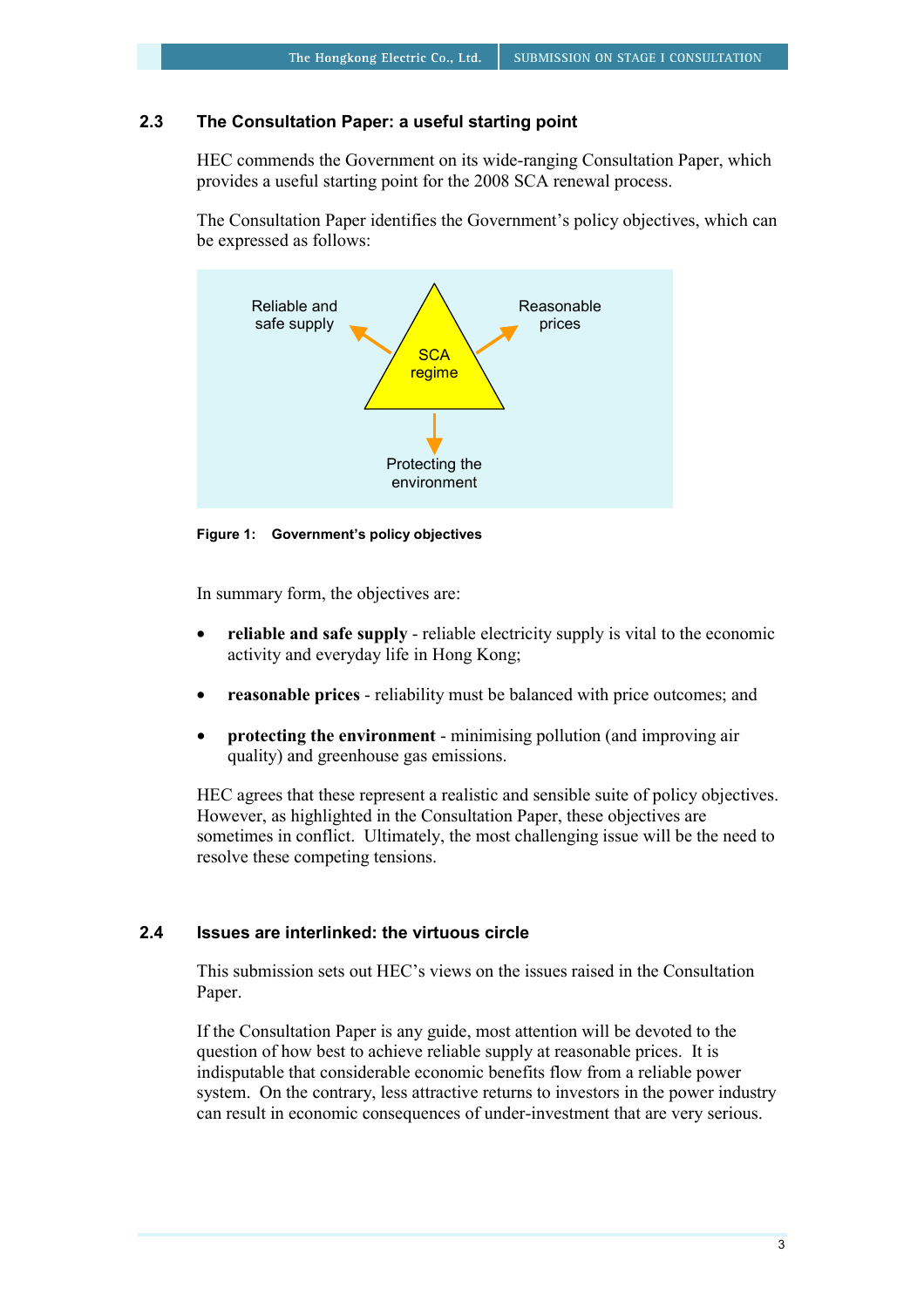HEC sees these issues as inextricably linked in a "virtuous circle", which can be represented as follows:



**Figure 2: The virtuous circle** 

Importantly:

- there is no natural "starting point" in the circle no element has priority;
- each element of the circle is dependent on all the other elements; and
- adjusting one element can have significant (and often unforeseen) effects on the other elements.

In this context, the various issues raised in the Consultation Paper can be seen as a set of interlinked issues.

## **2.5 Meeting the Government's key policy objectives**

## *Reliability*

The Government notes:

*"We enjoy a high level of supply reliability that currently exceeds 99.99% which is among the highest in the world…"* <sup>1</sup>

This level of reliability is necessary for advanced economies that have become increasingly dependent on a secure and adequate electricity supply.

 $\overline{a}$ 1 Consultation Paper, p 6.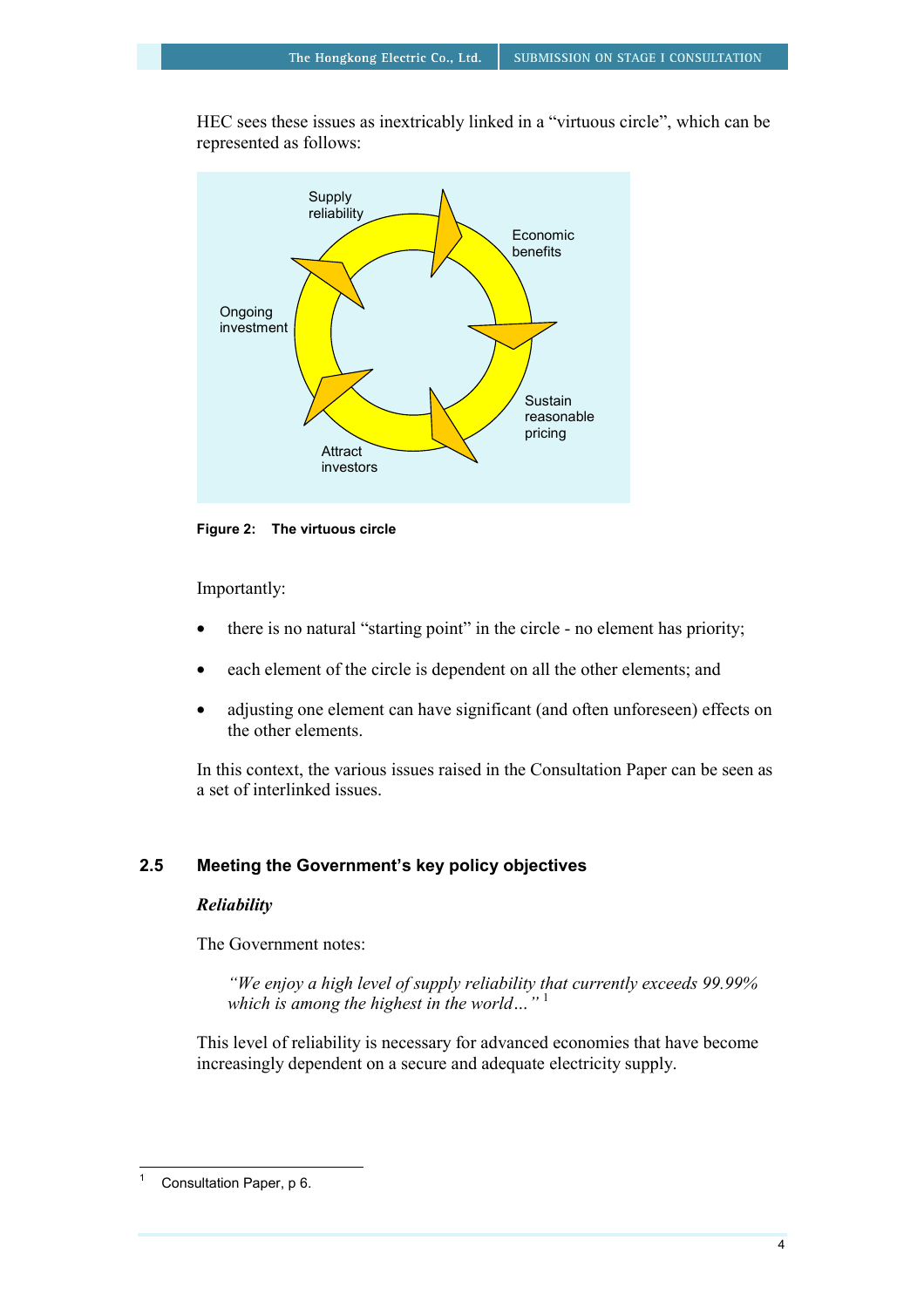Hong Kong has high-density and high-rise living and a heavy reliance on elevators and electrified transportation systems. According to a recent high-rise building survey<sup>2</sup> which ranks 100 international cities according to the total number of floors of their high-rise buildings, Hong Kong has been ranked first. Hong Kong is followed by New York City and Seoul as a distant second and third respectively (as shown in Figure 3). Further, because of Hong Kong's climate, there is also a high penetration of air-conditioning which is considered crucial to lifestyle and working environments. Hong Kong people are also demanding, and they expect the highest standards to be maintained at all times.

| Rank City                |                                                                                                                                                                                                                                                                                                                                                                                                                                                                                                                                            | <b>Population</b> | <b>Buildings</b> <sup>a</sup> | Points <sup>b</sup> | Reliability <sup>c</sup> |
|--------------------------|--------------------------------------------------------------------------------------------------------------------------------------------------------------------------------------------------------------------------------------------------------------------------------------------------------------------------------------------------------------------------------------------------------------------------------------------------------------------------------------------------------------------------------------------|-------------------|-------------------------------|---------------------|--------------------------|
| 1                        | <b>Hong Kong</b>                                                                                                                                                                                                                                                                                                                                                                                                                                                                                                                           | 6,787,000         | 7,422                         | 114,486             | $99.99 + %$              |
| 2                        | New York City                                                                                                                                                                                                                                                                                                                                                                                                                                                                                                                              | 8,115,135         | 5,444                         | 35,406              | 99.9992%                 |
| 3                        | Seoul                                                                                                                                                                                                                                                                                                                                                                                                                                                                                                                                      | 10,331,244        | 2,831                         | 15,590              | 99.9963%                 |
| 5                        | Singapore                                                                                                                                                                                                                                                                                                                                                                                                                                                                                                                                  | 3,437,300         | 3,503                         | 13,147              | 99.9998%                 |
| $\overline{7}$           | Tokyo                                                                                                                                                                                                                                                                                                                                                                                                                                                                                                                                      | 8,130,408         | 2,069                         | 9,223               | 99.9977%                 |
| 14                       | Sydney                                                                                                                                                                                                                                                                                                                                                                                                                                                                                                                                     | 4,201,500         | 802                           | 4,073               | 99.9909%                 |
| 23                       | London                                                                                                                                                                                                                                                                                                                                                                                                                                                                                                                                     | 7,172,036         | 1,295                         | 2,741               | 99.9931%                 |
| 36                       | Paris                                                                                                                                                                                                                                                                                                                                                                                                                                                                                                                                      | 2,152,467         | 248                           | 1,785               | 99.9968%                 |
| 52                       | Taipei                                                                                                                                                                                                                                                                                                                                                                                                                                                                                                                                     | 2,719,293         | 152                           | 1,228               | 99.9991%                 |
| Notes:<br>a)<br>b)<br>c) | A high-rise building is defined as a building 35 meters or greater in height, which is divided at regular intervals into<br>occupiable levels.<br>Points per Building:<br>12 - 19 floors = 1 point<br>$60 - 69$ floors = 200 points<br>$20 - 29$ floors = 5 points<br>$70 - 79$ floors = 300 points<br>$30 - 39$ floors = 25 points<br>$80 - 89$ floors = 400 points<br>$40 - 49$ floors = 50 points<br>$90 - 99$ floors = 500 points<br>$50 - 59$ floors = 100 points<br>$100+$ floors = 600 points<br>2003/04 figures from web research. |                   |                               |                     |                          |

**Figure 3: High-rise building survey and supply reliability of major cities, April 2005** 

The importance of reliable electricity to a metropolitan city cannot be emphasized enough. In fact, Hong Kong is not alone in this aspect. Manhattan Island of New York City, another metropolitan city and a leading world-class financial centre whose service territory is similar to that of Hong Kong, also warrants high supply reliability.

Although the lower planning criteria for HEC require a lower investment level than New York's, HEC has been able to maintain the same level of reliability (i.e. 99.999%) as New York's since 1997. This has been a result of good asset management skills, thorough planning, quality construction, and the regular training of operating and maintenance staff on top of timely and sensible investments.

 $\overline{a}$ 

<sup>2</sup> Emporis (April 2005), www.emporis.com.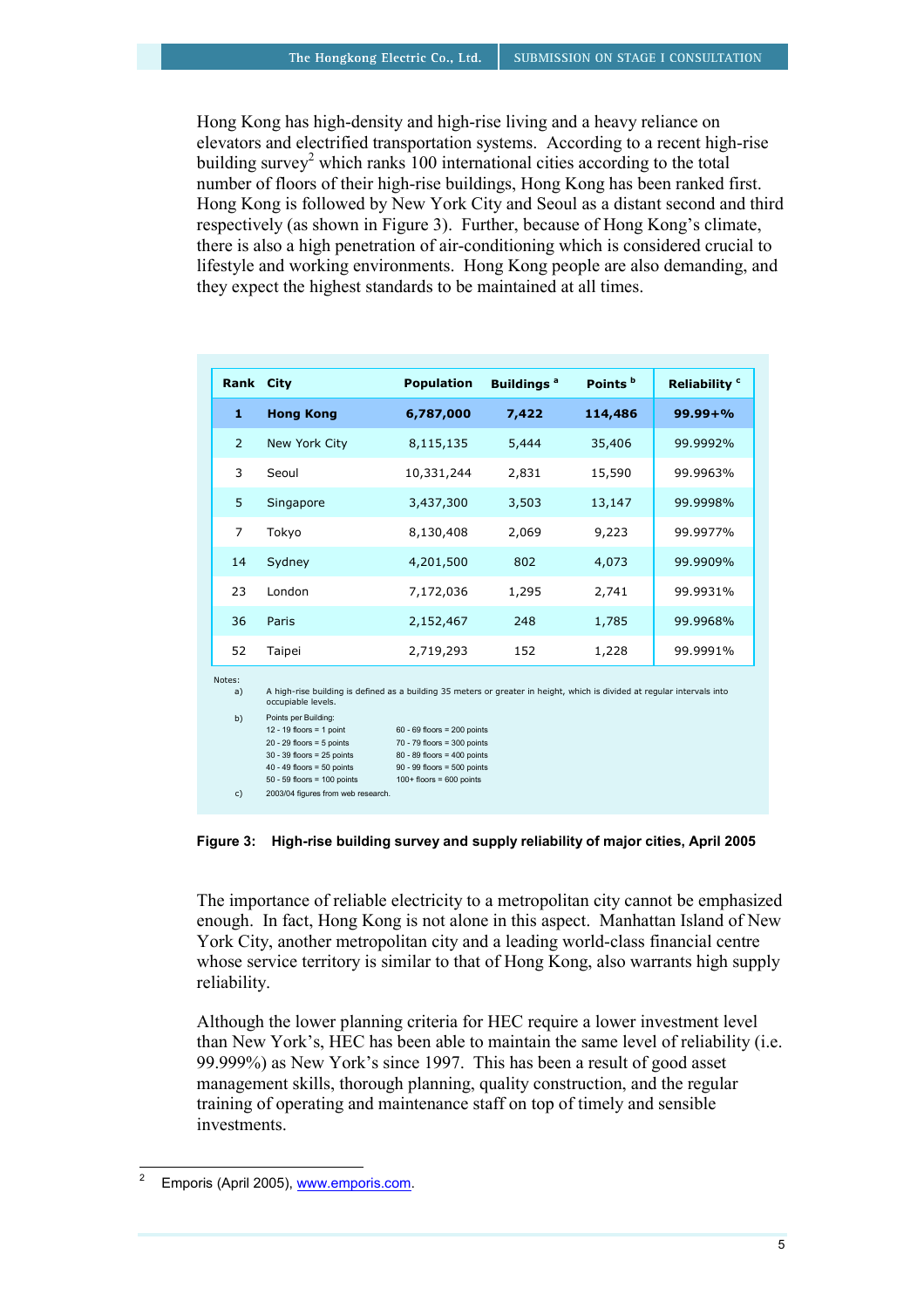**Hong Kong people are demanding and they expect the highest standards to be maintained at all times, particularly given Hong Kong's position on this high-rise building chart.** 

#### *Reasonable prices*

The Consultation Paper shows<sup>3</sup>:

- in general, electricity bills account for less than 2% of the general household expenditure for residential customers;
- a recent survey indicates electricity bills constitute less than 10% of the monthly operating costs for the majority (77%) of the non-residential customers surveyed; and
- HEC's residential tariffs are in the middle range when compared to those of other major cities and only higher than those of the state-owned utilities in Singapore and Taipei.

Further, an analysis<sup>4</sup> has shown that increases in HEC tariffs have been well below CPI increases since 1983, the first full operating year of Lamma Power Station (even though this has included an unusual period of deflation in Hong Kong).

**HEC tariff increases have been well below CPI increases since 1983 even though this has included an unusual period of deflation in Hong Kong.** 

## *Environment*

The SCA has shown itself to be a particularly efficient and effective mechanism for the Government to implement its environmental policies, and energy efficiency and conservation programmes while maintaining appropriate tariff levels.

In a deregulated regime in which competition is based on the marginal costs of generation, utilities have no incentive at all to improve the environmental facilities and performance of their generation plants.

However, under the stable operating environment created by the SCA, HEC has been making significant environmental achievements and its efforts are wellrecognized.

• HEC is presently installing the first commercial scale wind turbine in Hong Kong.

<sup>3</sup> Consultation Paper, pp 6-8.

<sup>4</sup> Figure 13 in Section 5.3 of the Full Submission.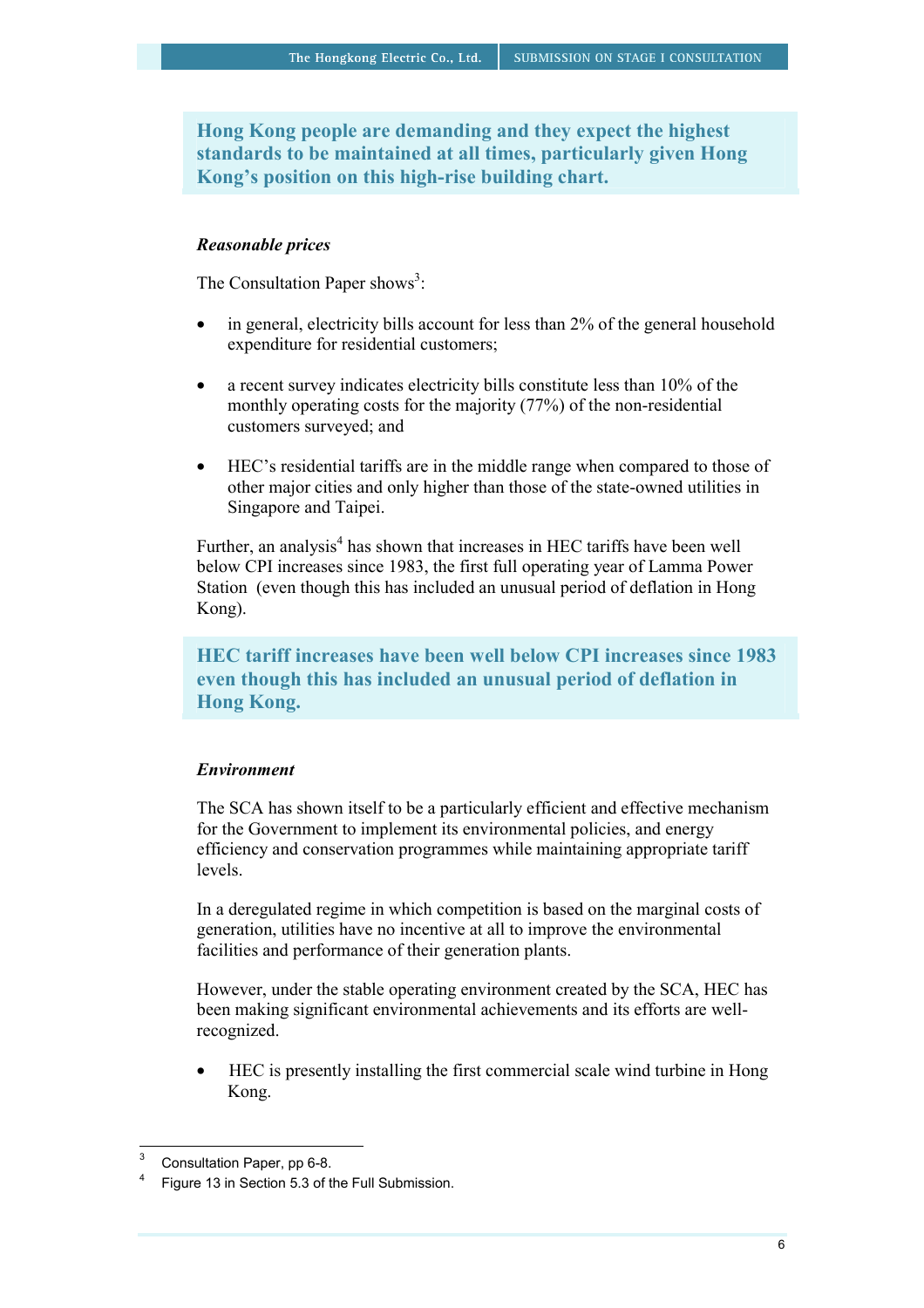- HEC's first gas-fired generating unit is under construction and will use liquefied natural gas (LNG), which is an environmentally friendly fuel with low emissions.
- For its coal-fired units, HEC is the first power utility in the whole of Asia (except Japan) to introduce flue gas desulphurization (FGD) plant in 1993 to reduce  $SO_2$  emissions significantly. In addition to FGD plants, HEC has also installed low-NO<sub>x</sub> burners and electrostatic precipitators to reduce  $NO<sub>x</sub>$  and particulates emission.

Of course, environmental objectives need to be balanced against the additional costs they impose. This is a case where there is a tension between the objectives of reasonable tariffs and emission reductions and so the caps imposed on emissions from generators must be practical and achievable at a reasonable cost.

**The SCA has shown itself to be a particularly efficient and effective mechanism for the Government to implement its environmental policies.** 

## **2.6 Electricity as an imperative**

Electricity is an essential service; it is not a luxury. It is a critical input into the creation and provision of all goods and services. Reliability of supply is indispensable to a modern and competitive economy and to ensuring continued economic growth.

*"Today, the use of electricity is both indispensable to modern life and an essential part of our very well being. However, it has become so pervasive that it is "transparent" to most consumers, at least until there is an outage. Were it possible to turn off our entire electric power system for a few hours, and assess the impact, the full measure of electricity's role in the economy would become evident. Few processes other than some space heating, most transportation, and agriculture would continue to function, and even then poorly, constituting a loss of about \$1 billion per hour. The entire economy would stop."* <sup>5</sup>

A business competitiveness survey conducted by the Chinese University of Hong Kong in 2004 indicated reliable supply is a very important consideration in deciding where to set up business and that reliability is more important than tariff levels $6$ 

 5 S. Massoud Amin and Clark W. Gellings 2005*. "The North American power delivery system: balancing market restructuring and environmental economics with infrastructure security." Energy-The International Journal*, *forthcoming*. 6

The Chinese University of Hong Kong and Lingnan University *"A Report on the Survey of the Cost Competitiveness of Hong Kong Businesses"* (October 2004).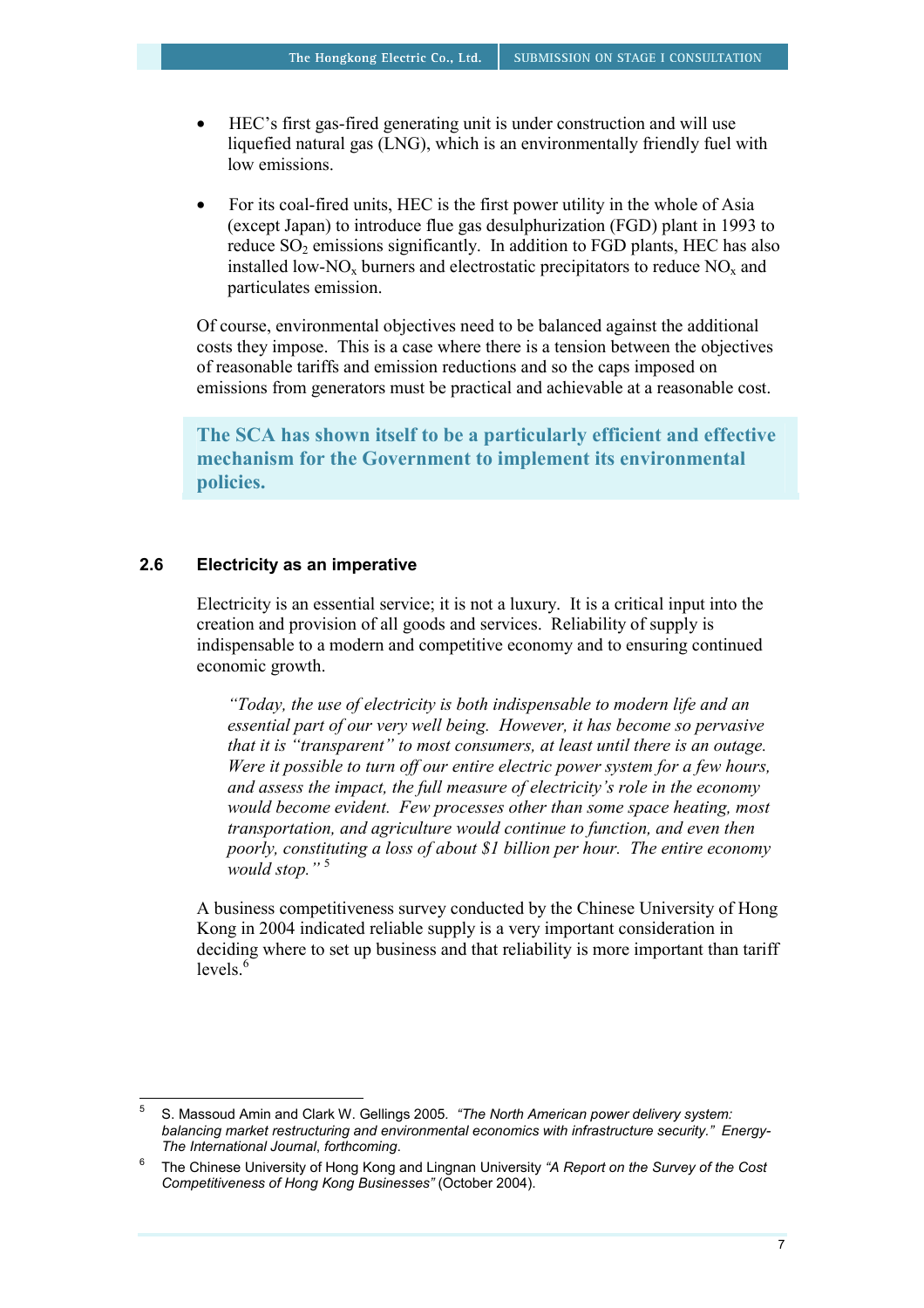Despite this, it is only when the "lights go out" that the importance of reliability is recognized. For example, the blackout in 2003 affecting the Eastern U.S. and Canada resulted in an estimated economic loss of up to US\$10 billion.7

**It is only when the "lights go out" that the importance of reliability is recognized. The 2003 blackout across the Eastern U.S. and Canada resulted in an estimated economic loss of up to US\$10 billion.** 

## **2.7 Reliability cannot be sacrificed for lower tariffs**

Ultimately, there is a trade-off between the level of reliability and the level of tariffs. HEC is of the view that the current balance between reliability and tariffs is appropriate.

To the community, each unit of electricity costs around HK\$1. However, for each unit of electricity unserved, the cost to the community from stoppages of various social and business activities is many times higher. A very conservative estimate of such cost in the U.S. is about HK\$40 per unit. $8$ 

This can be best illustrated by considering a hypothetical example of Hong Kong's supply reliability declining from 99.99+% to 99.00% - that would result in a 1% probability of service interruption, or about 87 expected unserved hours per customer per year. Based on the 2004 annual reports of Hongkong Electric Holdings and CLP Holdings, Hong Kong's average demand per hour is about 4,478 MW. The 1% reliability deterioration would cost the entire community of Hong Kong approximately HK\$15 billion per year.<sup>9</sup>

In trying to strike the right balance, it is imperative that the Government ensures that Hong Kong's electricity systems are reliable. International experience has shown that the economic impacts of under-investment in electricity infrastructure flowing from returns being set too low are extremely high and costly. As such, there should be a bias towards ensuring reliability when balancing the trade-off between reliability and costs.

**HEC is of the view that the current balance between reliability and tariffs is appropriate, e.g. 1% less reliability could cost Hong Kong \$15 billion per year.** 

 $\overline{a}$ 

<sup>7</sup> U.S. - Canada Power System Outage Task Force *"Final Report on the August 14, 2003 Blackout in the United States and Canada"* (April 2004) p 1.

See Woo and Pupp (1992) for a survey of outage costs in the U.S. As a comparison, the system average outage cost of PG&E in 1992 was estimated to be US\$17 per unit of electricity unserved (Keane and Woo, 1992). The figure used by the National Grid (U.K.) in 2000 was ₤2.816 per unit of electricity unserved (Roques, Newbery and Nuttal, 2005, p 6).

electricity under  $\frac{1}{2}$ . 4,478 MW per hour x 87.6 hours unserved per year x HK\$40,000/MWh unserved is about HK\$15 billion per year.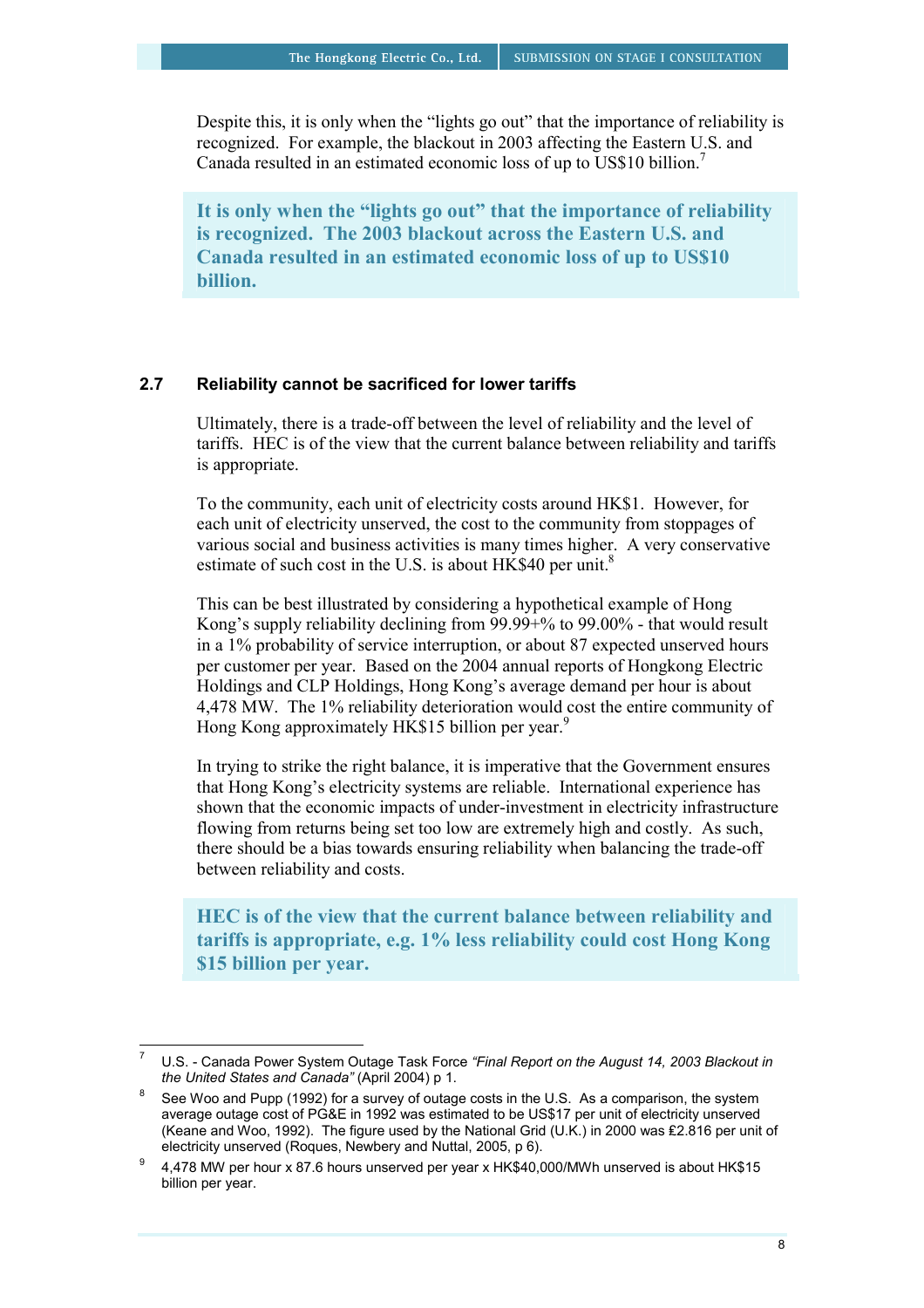## **2.8 International experience: lessons from experimentation**

The last 20 years have seen extensive electricity market restructuring, deregulation and new methods of regulation. As noted by the Government in its review of other economies, electricity market reform has led to mixed outcomes.10

There are a number of lessons to be learned from the reform experience of other countries.

- Electricity is unlike any other commodity in that it cannot be stored and demand and supply must be kept in balance at all times. This means that, unlike other commodity markets, deregulated electricity markets are very complex.
- Electricity is demand inelastic but supply and demand has to be continuously and instantaneously balanced. The electricity markets are therefore particularly susceptible to abuse of market power. Indeed, it has been claimed that most wholesale electricity markets around the world are subject to the abuse of market power by large firms. $^{11}$
- As recognized by the Government, there is no universal model for market reform and local factors must be taken into account.<sup>12</sup>
- The costs of getting market reform wrong are enormous. The costs of the failed Californian market reform are more than US\$50 billion.<sup>13</sup>
- The impact of regulation cannot be overstated. Inappropriate regulation has led to systematic under-investment in a number of countries with consequent infrastructure failure at a huge cost to society.<sup>14</sup>
- The complexities of reformed markets mean that they propagate new regulations and regulatory staff. These institutions and arrangements are expensive to establish and maintain. The costs are generally measured in tens of millions, if not hundreds of millions, of dollars.15 Ultimately, these costs are priced into tariffs and passed through to consumers.

Of course, the negative experiences of other countries do not mean that changes or adjustments should be rejected out of hand. However, they do highlight the risks and costs involved, and Hong Kong therefore needs to act with extreme caution.

 $10$ Consultation Paper, p 10.

<sup>11</sup> Fabra N and Harbord D, "*Market Power in Electricity Markets: An Overview of the Theoretical and Empirical Literature*" (2001).

<sup>12</sup> Consultation Paper, p 10.

<sup>13</sup> Lave, L.B., J. Apt and S. Blumsack (2004) *"Rethinking electricity deregulation",* Electricity Journal 17(8): p 11.<br><sup>14</sup> Refer to Appendix 1 of the Full Submission.

 $15$  Refer to Appendix 2 of the Full Submission.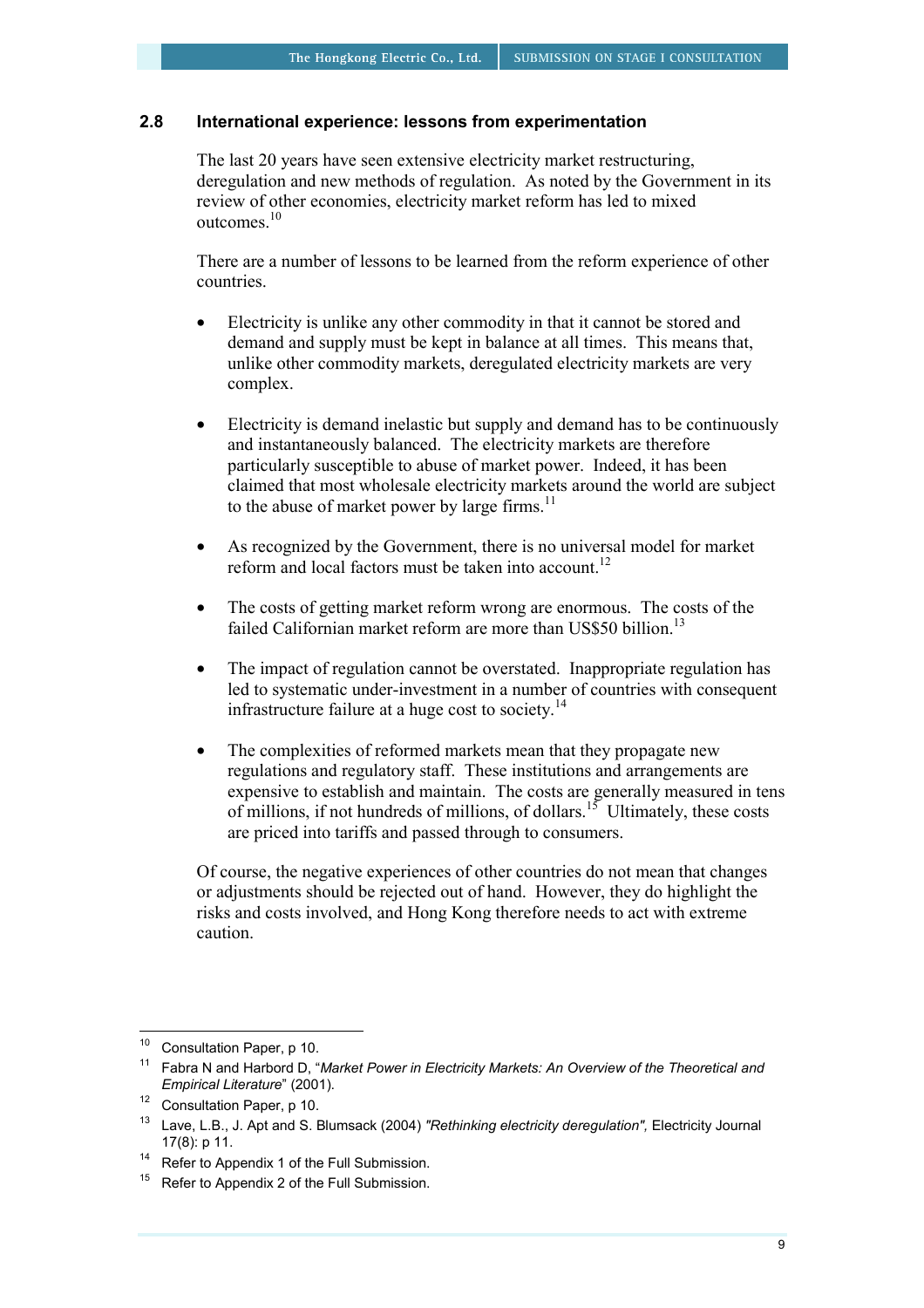Changes, if any, need to be carefully thought out and introduced incrementally. This would ensure that the Government can assess whether the anticipated benefits have actually arisen at each stage. The Government could then decide whether it should proceed further.

As part of this process, the first few steps or changes also need to be reversible. Hong Kong's power suppliers have made huge investments in long-term infrastructure and a significant cost of reform in other jurisdictions has been stranded costs related to sunk investments made on the basis of the old regime. If major changes are contemplated, these costs should be minimized or even avoided by a measured and proper transition. Further, once an inappropriate regulatory system has been introduced, it would be very difficult and costly to unravel it, and that invariably would lead to an erosion of confidence in the new arrangements by all stakeholders.

**Many lessons have been learnt at enormous and unprecedented costs. Experimentation must be avoided.** 

#### **2.9 Perceived problems: HEC's responses**

The Government identified the following criticisms of the  $SCA<sup>16</sup>$ :

- the permitted rates of return are considered high in the present day economic climate;
- the permitted return, based on fixed assets, is perceived to have encouraged over-investment;
- the permitted rate of return fixed over a 15-year period lacks flexibility, as amendments to the SCA cannot be made without the consent of the parties involved; and
- the annual tariff and auditing reviews lack transparency.

HEC believes that these "problems" are overstated and arise from an incomplete understanding of the SCA and the environment in which electricity infrastructure providers operate. Each of these issues is considered in detail in the relevant sections of this submission but HEC's responses can be summarized as follows:

• Permitted return: All things considered, the existing permitted return has proved to be reasonable to investors, sufficient to attract investment, and has provided electricity supply at reasonable tariff, high reliability, and excellent services.

 $\overline{a}$ 

Consultation Paper, p 9.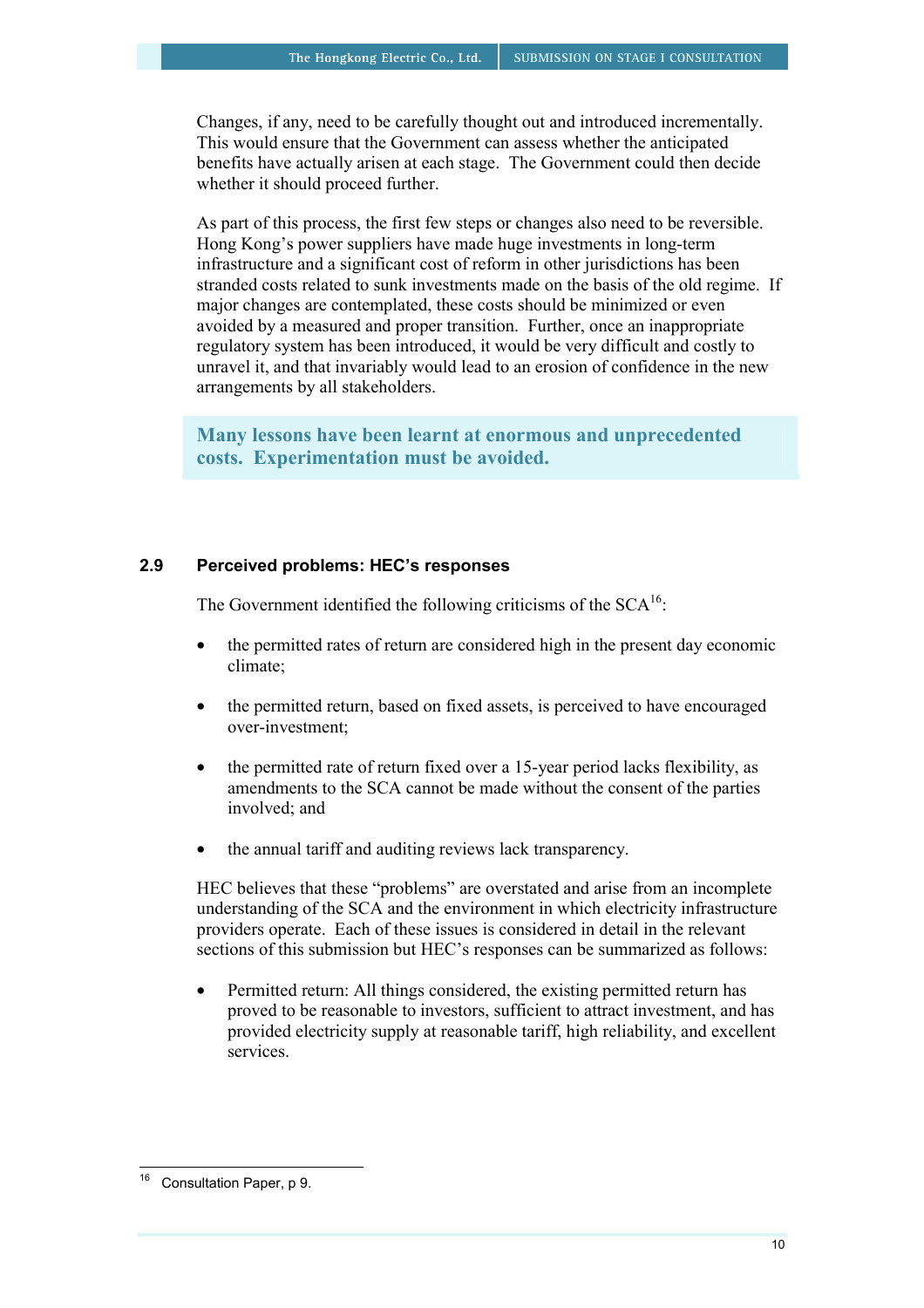- Investment level: HEC's investment in electricity infrastructure has been prudent and timely under the regulatory scrutiny of the Government. Furthermore, any over-investment would have been penalized by an excess capacity adjustment that would be deducted from the permitted return.
- SCA time-frame: As recognized by the Government, the uncertainties arising from a shorter agreement period would deter continued or longer term investment by the power companies. Given the long-term nature of investment in electricity infrastructure and the long-term take-or-pay gas supply contracts, the current 15-year regulatory period is appropriate.
- Transparency: HEC is willing to work with the Government further on increasing the transparency of the tariff setting process, subject to full confidentiality for commercially sensitive information that is passed to the regulator.

**HEC believes that these "problems" are overstated and arise from an incomplete understanding of the SCA and the environment in which electricity infrastructure providers operate.** 

## **2.10 'Possible' options: 'benefits' do not necessarily outweigh costs**

The Consultation Paper suggests the following possible options:

- (a) modifying the SCA by adopting new regulatory mechanisms;
- (b) introducing a new regime involving one or all the options of increased interconnection, new supply sources and open grid access; and
- (c) a new legislative framework and institutions.

 $\overline{a}$ 

HEC is concerned that many proponents for change see reform as a means to an end, namely the lowering of tariffs. Nevertheless, the costs incurred for the changes may actually be higher than the benefits, if indeed there were benefits to be derived. In fact, international experience has shown tariff reductions, even if realized, are often transitory and at the cost of poorly maintained systems which are incapable of meeting future demands. Market reform in California is a classic example where rates were mandated to fall but the ultimate cost to consumers and the State far exceeded those temporary benefits.The failure of electricity restructuring in Ontario is another well-documented example.<sup>17</sup>

The risks and benefits of each possible option are considered elsewhere in this submission. While HEC acknowledges that some of the options (if implemented properly) could give rise to benefits, HEC is of the view that these benefits do not clearly outweigh the costs or the risks that they introduce.

<sup>17</sup> Woo, C.K., D. Lloyd, and A. Tishler. 2003*. "Electricity market reform failures: UK, Norway, Alberta and California." Energy Policy* 31(11): 1103-1115; Trebilcock, M.J., and R. Hrab. 2005. "Electricity restructuring in Ontario," *Energy Journal* 26(1): p 123-146.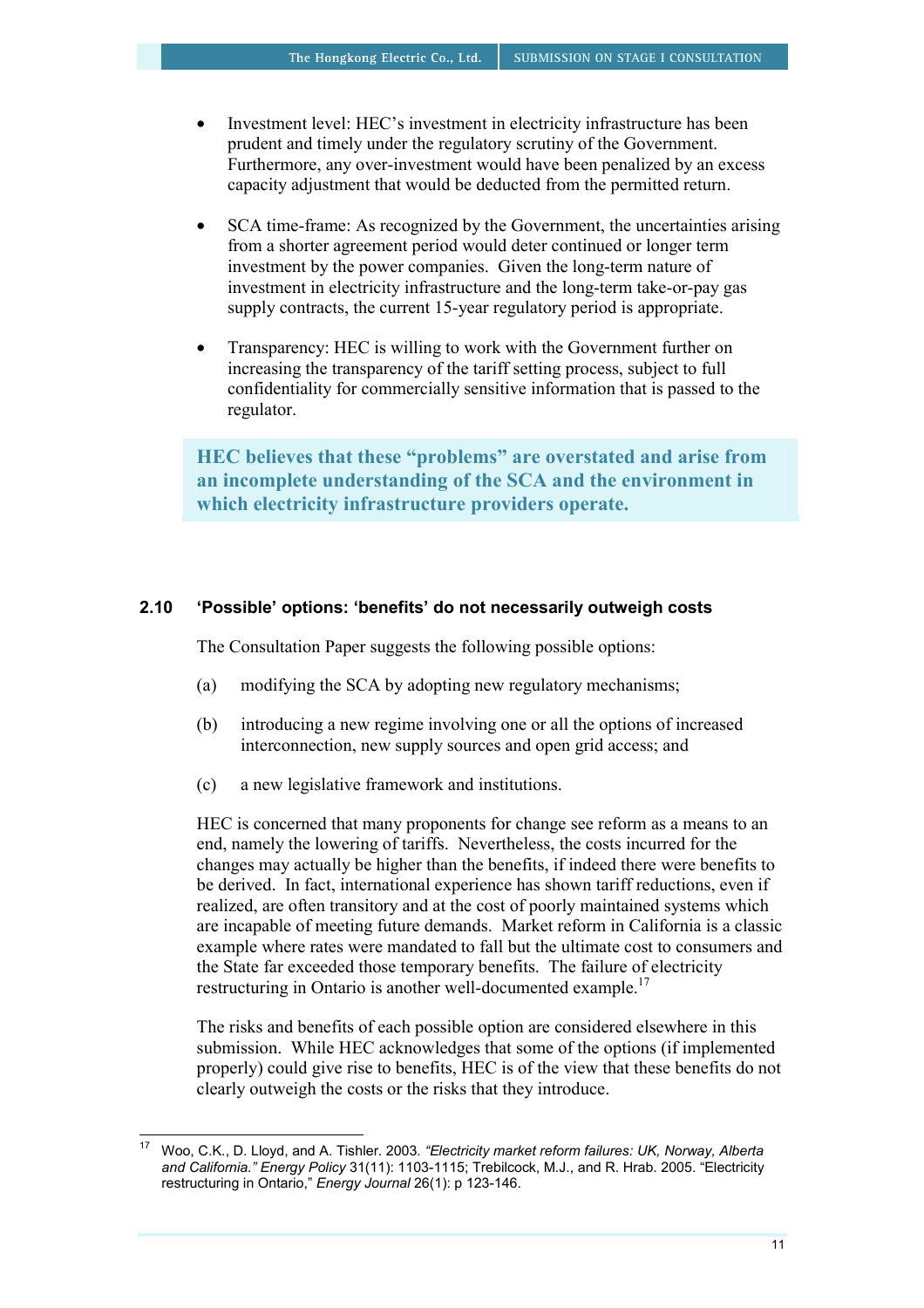As a general comment, each of these options introduces a greater level of complexity and will be expensive to implement and maintain. These costs will be significant and must be factored into the analysis.

The consultation debate must not be driven by ideology – that one form of industry structure or regulation is superior to another. There is no perfect model; each model has its flaws and limitations. In changing the regulatory regime, Hong Kong will simply replace one set of issues with another set - this potentially leads to a downward spiral of ever increasing regulation.

Changes, if any, should produce outcomes that are demonstrably superior to the outcomes under the existing regime.

**Change must not be for the sake of change.** 

## **2.11 Specific issues raised in Consultation Paper**

A summary of HEC's comments in relation to each of the specific issues raised in the Consultation Paper is set out below.

#### *Return on investment: ROA most appropriate*

HEC is of the view that the criticisms of its return under the SCA are misconceived. HEC's 13.5% return is a "nominal" return (i.e. without reference to inflation) and applies equally to generation, transmission and distribution assets. The general misconception is attributed to the 6-9% return in the U.K. and Australia quoted in the Consultation Paper.<sup>18</sup> First of all, these rates of return are "real" rates (i.e. apply to inflation adjusted asset base). Secondly, HEC's tariff, which results from the SCA formula of cost pass-through and HEC's return, is less than the tariff charged to, for example, London consumers as tabulated in the Consultation Paper.<sup>19</sup> The London tariff is arrived at by similar cost pass-through arrangements and a combination of a market driven return on generation assets, and an "inflation adjusted return" on transmission and distribution assets. The fact that HEC's tariff is lower than the London tariff demonstrates that HEC's return is not out of step with rates of return in other jurisdictions. Indeed, when proper comparisons are made, taking into account the difference between "nominal" and "real" returns and the market return earned on generation assets, it is evident that HEC's return is reasonable.

HEC first signed the SCA in 1979. HEC's 13.5% return under the SCA since 1979 is again proved reasonable when taking into account the actual market conditions. Over the 26-year period between 1979 and 2004, the average inflation rate is 5.8% while the average best lending rate is 9.24%.

 $18$ Consultation Paper, p 16.

<sup>&</sup>lt;sup>19</sup> Consultation Paper, p 8.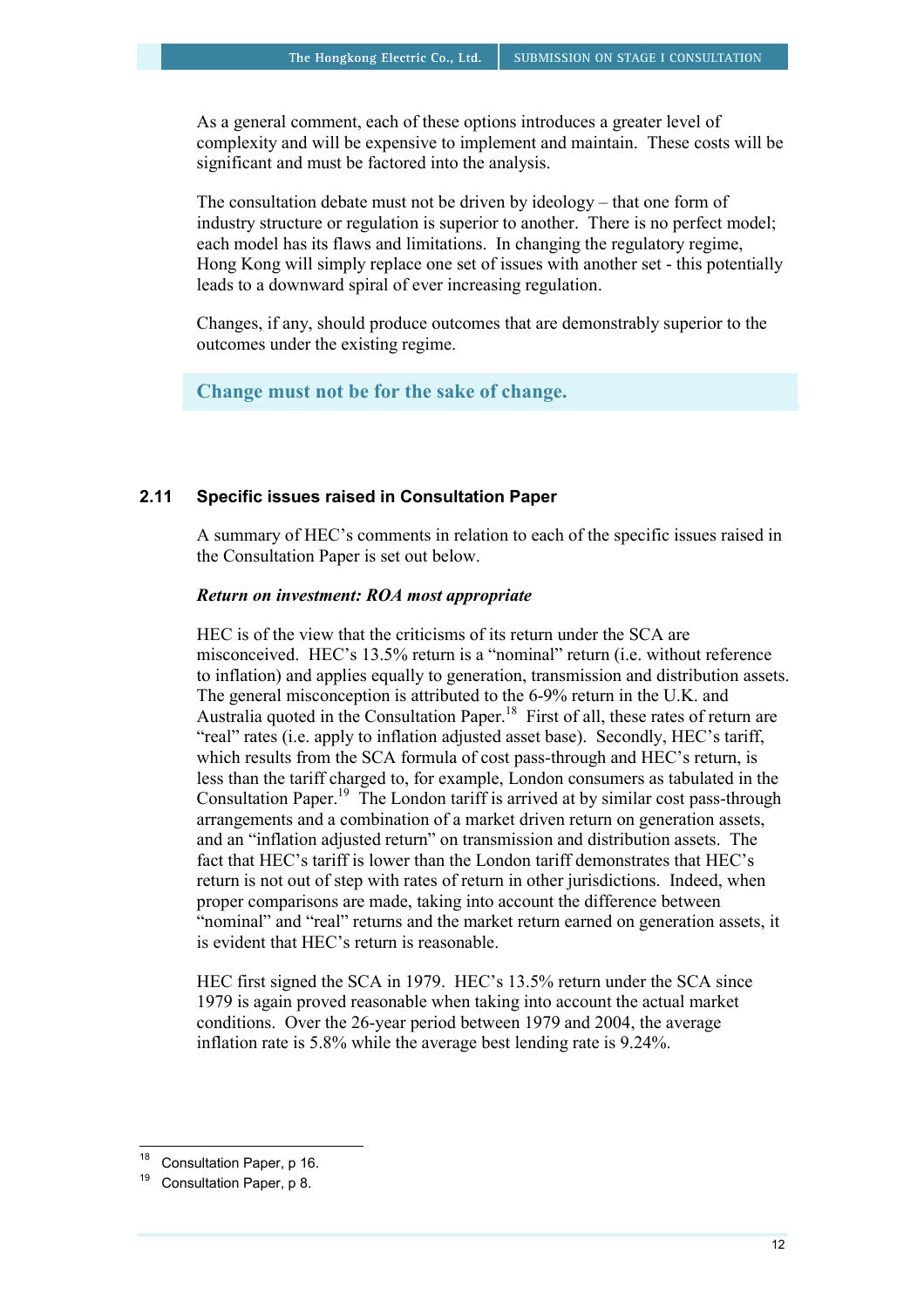One of the issues that appears to have been lost in the debate over HEC's rate of return under the SCA is that *the return is not a guaranteed return*. In fact, over recent years, HEC has substantially under-recovered the revenue needed to enable it to earn the permitted return under the SCA. A substantial proportion of this under-recovery was a result of HEC agreeing to ease the tariff pressure on consumers and to assist in the recovery of Hong Kong's economy.

HEC's tariffs are in line with tariffs in OECD (Organisation for Economic Cooperation and Development) countries and other major cities. In addition, Hong Kong consumers enjoy a higher level of reliability for their tariffs than customers in other cities.

The existing SCA has provided appropriate incentives for investment in electricity infrastructure. At the same time, the excess capacity adjustment on permitted return has ensured that over-investment would be penalized.

HEC agrees with the Government that the Equity Base Approach lacks incentive for efficient financing, e.g. under-utilization of debt capital. The Asset Base Approach, on the other hand, provides incentives to ensure continued and adequate asset investment and has been widely adopted in the network businesses of the U.K. and Australia.

On the determination of the rate of return, the cost of capital approach considered in the Consultation Paper would add an extra layer of complexity and cost to the tariff setting arrangements. It provides no guarantee that appropriate investment incentives will exist to induce adequate investment in supply infrastructure for maintaining the existing level of reliability.

However, if changes to the return on investment regime were to be contemplated, the Government must take into account the fact that HEC has made substantial sunk investments on the basis of achieving a certain level of return over the life of those assets.

## **Return on Asset is most appropriate to Hong Kong.**

## *Performance based regulation (PBR): not suitable for Hong Kong*

The main advantage of PBR over traditional rate of return (ROR) regulation is that the former provides the utility with the incentive to aggressively cut expenditure because it would keep a share of the savings. However, international experience has shown that PBR has actually incentivized utilities to under-spend by cutting back necessary maintenance and upgrades. Reliability is thus compromised. Further, PBR is forward looking so if the regulator underestimates the expenditure required or simply "gets it wrong", then the utility will not "overspend" its allowance because it will not be able to recover it even if such expenditure is necessary.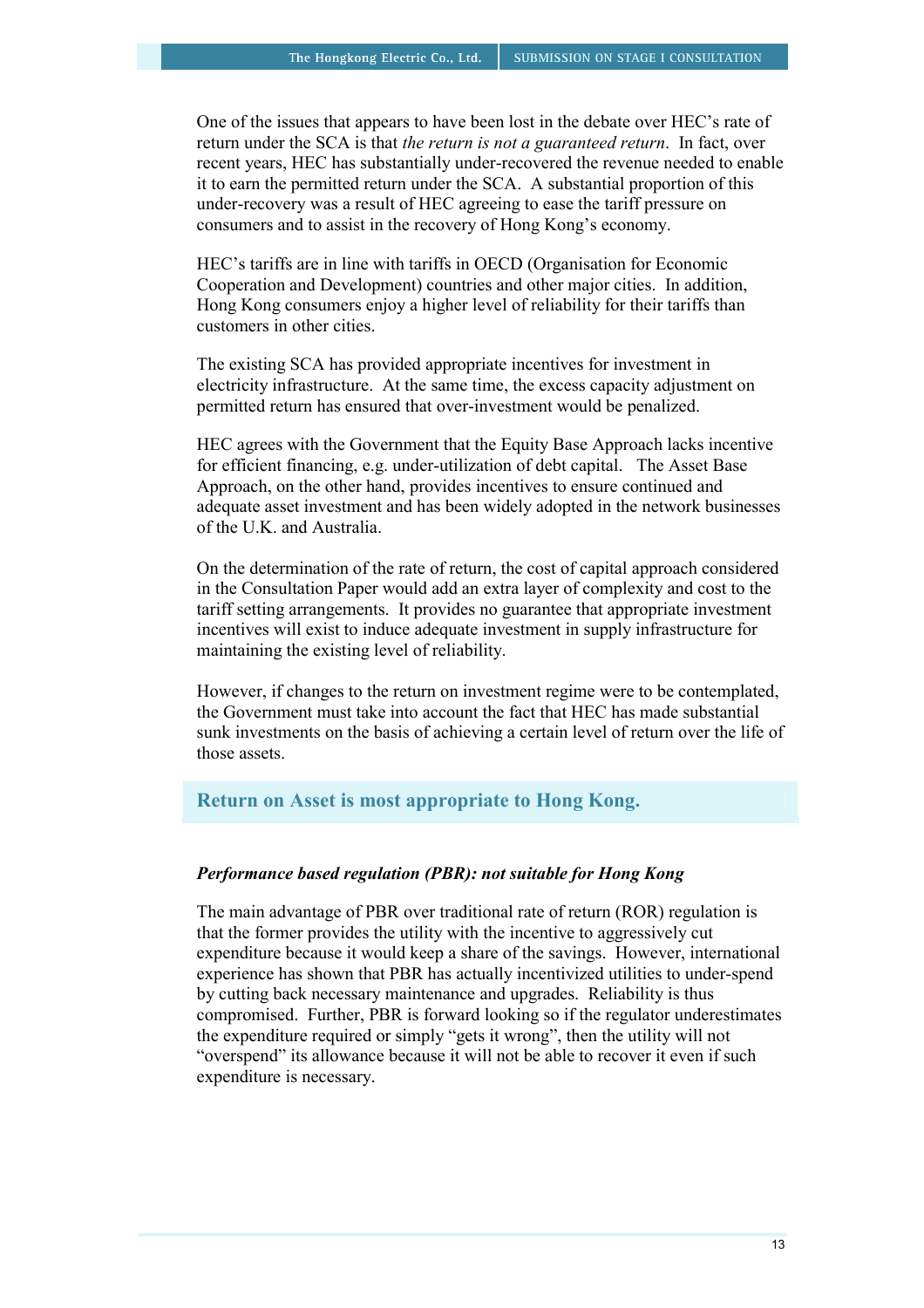Countries that use PBR are still grappling with its related host of issues, such as the distortions to investment timing. Given that PBR is usually only applied to networks, the Government should carefully consider whether its application to a vertically integrated utility would cause more problems than it solves.

The Government considers that the shorter regulatory periods for PBR, as compared to the SCA, provide more flexibility to make changes. In reality, there is less flexibility for PBR during the set regulatory period. Further, the regulatory reset every 3 to 5 years exposes the utility to a high degree of regulatory risk and leads to utilities and regulators investing substantial resources into the reset process which could be better directed.

The Government's consideration of linking tariffs to economic indicators through the CPI - X mechanism is understandable but not achievable. The CPI factor cannot be relied upon as a good indicator of the prevailing local economic situation. In addition, 90% of HEC's cost inputs are not related to the local inflation rate. This is why the fuel clause account is necessary as fuel costs are not within HEC's control. A CPI-following tariff would make tariffs unreflective of costs and increase HEC's risks. In any case, HEC's tariffs have increased at a rate well below that of inflation over the last 20+ years since 1983.

**The Performance Based Regulation approach is not suitable for Hong Kong.** 

#### *Increased interconnection: illusory benefits*

HEC and CLP have been interconnected since 1981 for emergency backup, sharing of reserve capacity and sharing of spinning reserve. The economic benefits have been significant and fully captured.

HEC is of the view that there are several characteristics of the Hong Kong electricity market that make the benefits of increased interconnection illusory. HEC's analysis indicates that the costs of any new interconnection would be higher than the benefits of deferring new generation.

The geographic proximity and similar load profiles of HEC and CLP mean that peaks and troughs in the HEC and CLP systems generally occur at the same time. This means that any reserve sharing benefits provided by further interconnection between HEC and CLP would be minimal.

The full system efficiency benefits that might arise by allowing the power companies to purchase power from each other would be impeded by the longterm take-or-pay commitments which both HEC and CLP have in place.

Finally, utilizing interconnection for regular (rather than emergency) electricity transfers would bring with it increased risks to supply reliability. Experience from overseas, and in particular the recent blackouts in the U.S., Europe and Australia, indicate that failure of a single piece of equipment can have a cascading effect on a highly interconnected network, leading to multiple failures and even total system breakdown.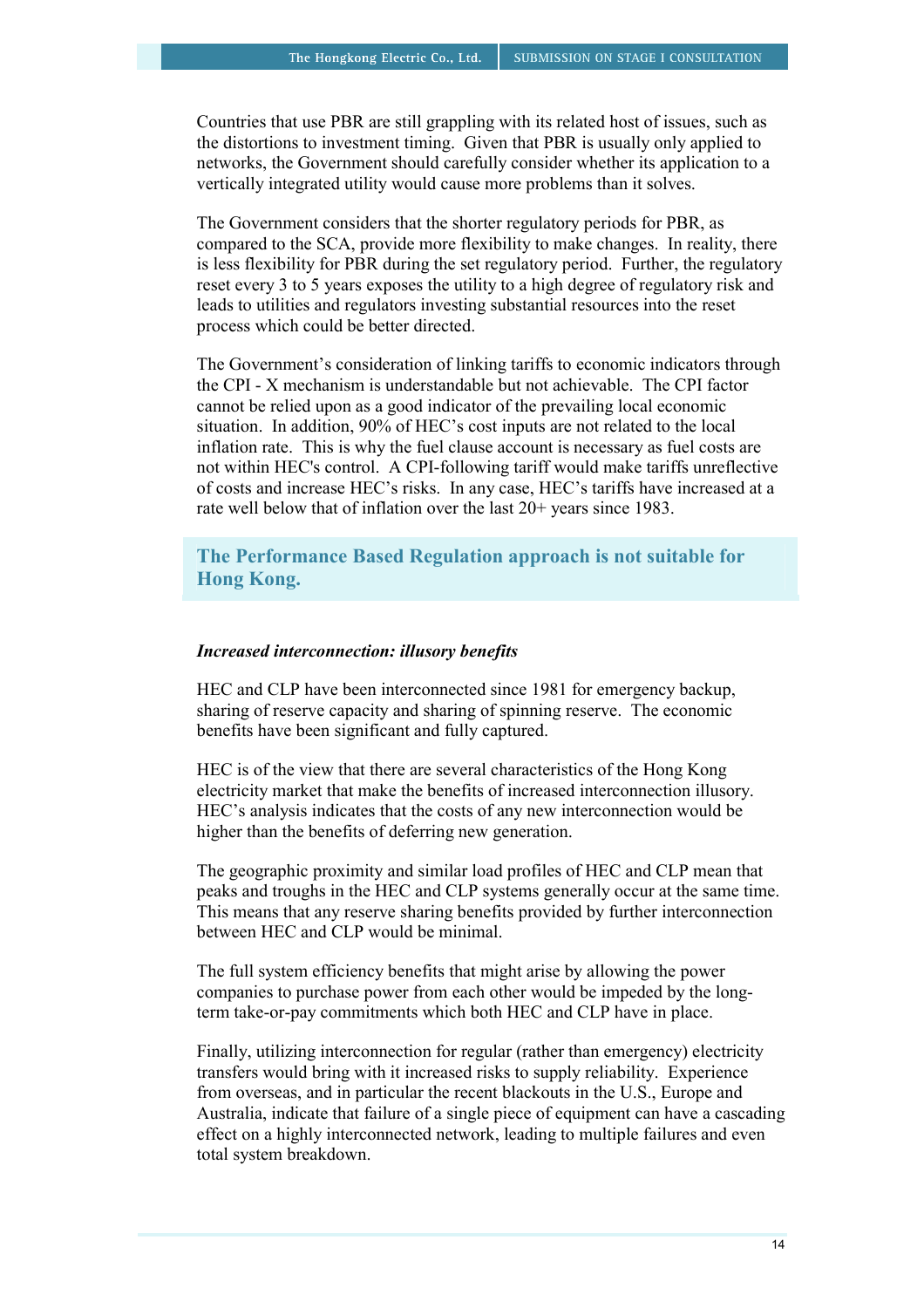In light of these factors, HEC is of the view that the costs and risks associated with increased interconnection outweigh the minimal benefits it may offer.

**Several characteristics of the Hong Kong electricity market make benefits of increased interconnection illusory.** 

#### *New supply sources: reliability and cost issues*

HEC agrees with the Government that the Mainland cannot be relied on in the short to medium term as an alternative source of supply for Hong Kong since the Mainland will not have surplus electricity to supply Hong Kong in the foreseeable future.

From an environmental perspective, any spare plants, if available, should be used to phase out the existing highly-polluting, low-efficiency small thermal plants in Guangdong instead of being used for exporting electricity and, indirectly, pollution to Hong Kong. From a reliability perspective, importing supply from the Mainland, whose reliability standard in both generation and transmission systems is not at par with that of Hong Kong, will jeopardize Hong Kong's electricity supply.

Thus even if the supply constraints could be resolved in the longer term, the cost of electricity from the Mainland would unlikely be lower than that from local generation if costs for longer transmission distance, reinforcing the transmission networks, and upgrading the environmental and reliability standards at par with those of Hong Kong are included.

Furthermore, the fact that operators of electricity facilities in the Mainland are not under the jurisdiction of Hong Kong's regulatory authorities would in itself create regulatory risk and uncertainty for operators in Hong Kong. This could lead to under-investment in electricity infrastructure in Hong Kong.

Based on the above considerations, HEC agrees with the Government that it would not be prudent to predicate the development of the Hong Kong electricity market on supply from the Mainland.

For new supply sources of a renewable nature, HEC agrees that their introduction to Hong Kong should be actively explored. However, practical issues such as cost-effectiveness, technical feasibility, safety and supply reliability must be carefully assessed to determine the viability of these new sources of supply.

**It would not be prudent to predicate the development of the Hong Kong electricity market on supply from the Mainland.** 

#### *Grid access for third party users: extreme caution needed*

Any proposal in relation to open grid access needs to be considered with utmost caution in the context of its potential impact on system reliability.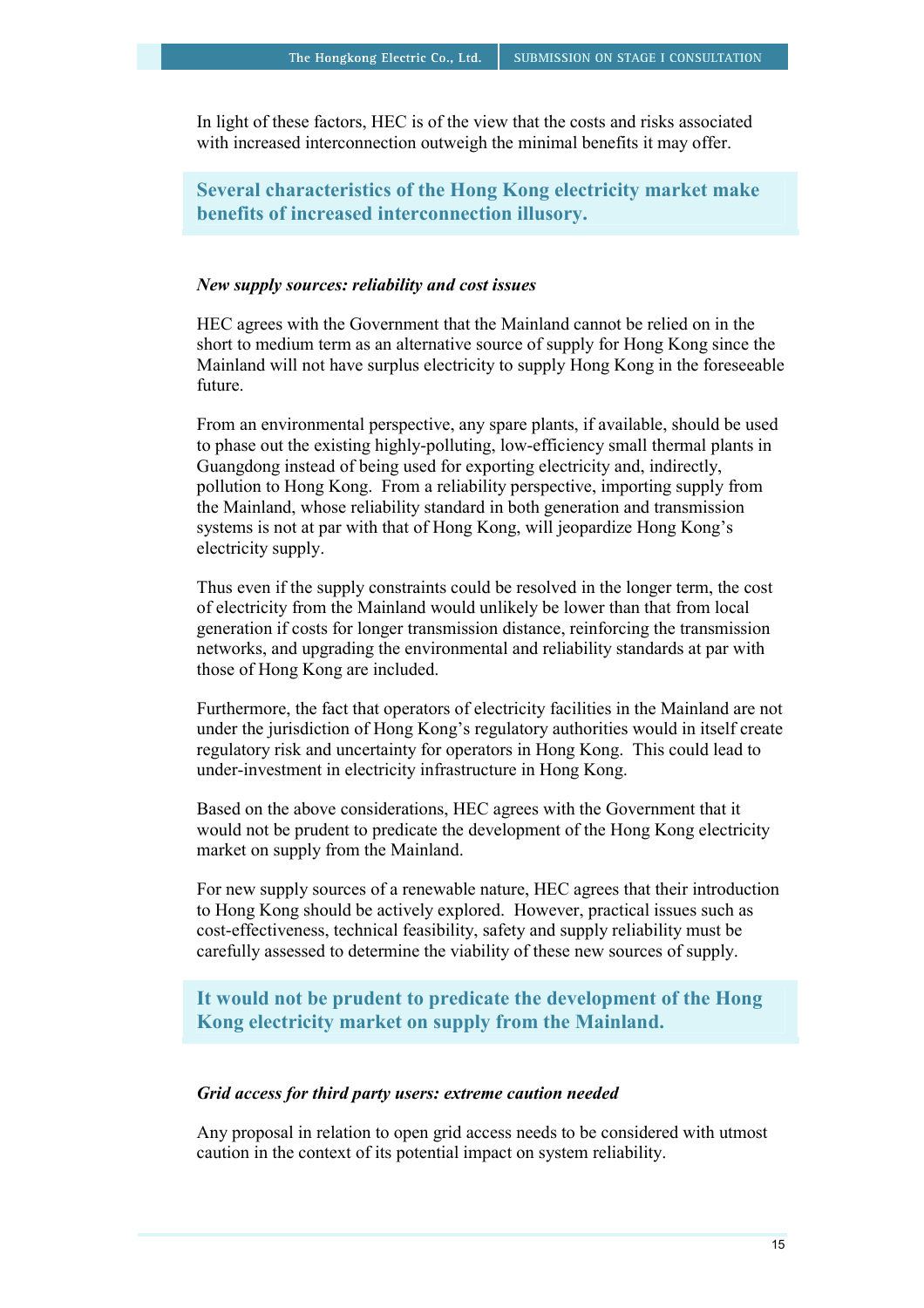At present, Hong Kong enjoys an outstanding level of system reliability. Reliability has traditionally been regarded as being of primary importance in the context of electricity networks. However, international experience has shown that mandated open access has the potential to shift the paradigm of system reliability.

The introduction of mandated open access would also require a completely new legislative framework to deal with issues such as reliability and safety standards, technical standards for connection, access pricing, liability issues, dispute resolution procedures and the establishment of an independent system operator. The costs of establishing and administering this regime are likely to be extremely high. These costs would ultimately be borne by consumers.

Open access regimes are based on the assumption that competition is a workable proposition in the relevant market. However, there are currently a number of unique local factors, including the relatively small size of the market, scarcity of land, lack of indigenous fuel supplies and alternative sources of supply, that make it impossible to introduce meaningful competition in Hong Kong in the short to medium term. In the absence of any real prospects of competition in the near future, it would be premature to introduce a mandated open access regime at this stage.

**Market size and market characteristics make mandatory open access highly risky.** 

## *Legislation over bilateral agreement: begs investment uncertainty and greater risks*

Regulation by bilateral agreement has a proven track record in Hong Kong. It has provided certainty to market participants, facilitated investment and resulted in a high level of supply reliability.

There is no doubt that a legislative model under which the Government can change the regulatory framework without the agreement of participants gives the Government greater flexibility. However, greater flexibility will come at the expense of investment certainty and reasonable regulatory risk.

The costs of getting the regulatory framework wrong are enormous. International experience has shown that reform involving electricity industries is complex and has many pitfalls. In particular, inappropriate regulation can lead to systematic under-investment which in turn can lead to infrastructure failure. At worst it can lead to market failure as occurred in California.

The costs of establishing and administering such a regime are also likely to be very high and will ultimately be passed on to consumers.

**Greater flexibility for changes would come at the expense of investment certainty. The costs of getting the regulatory framework wrong are enormous.**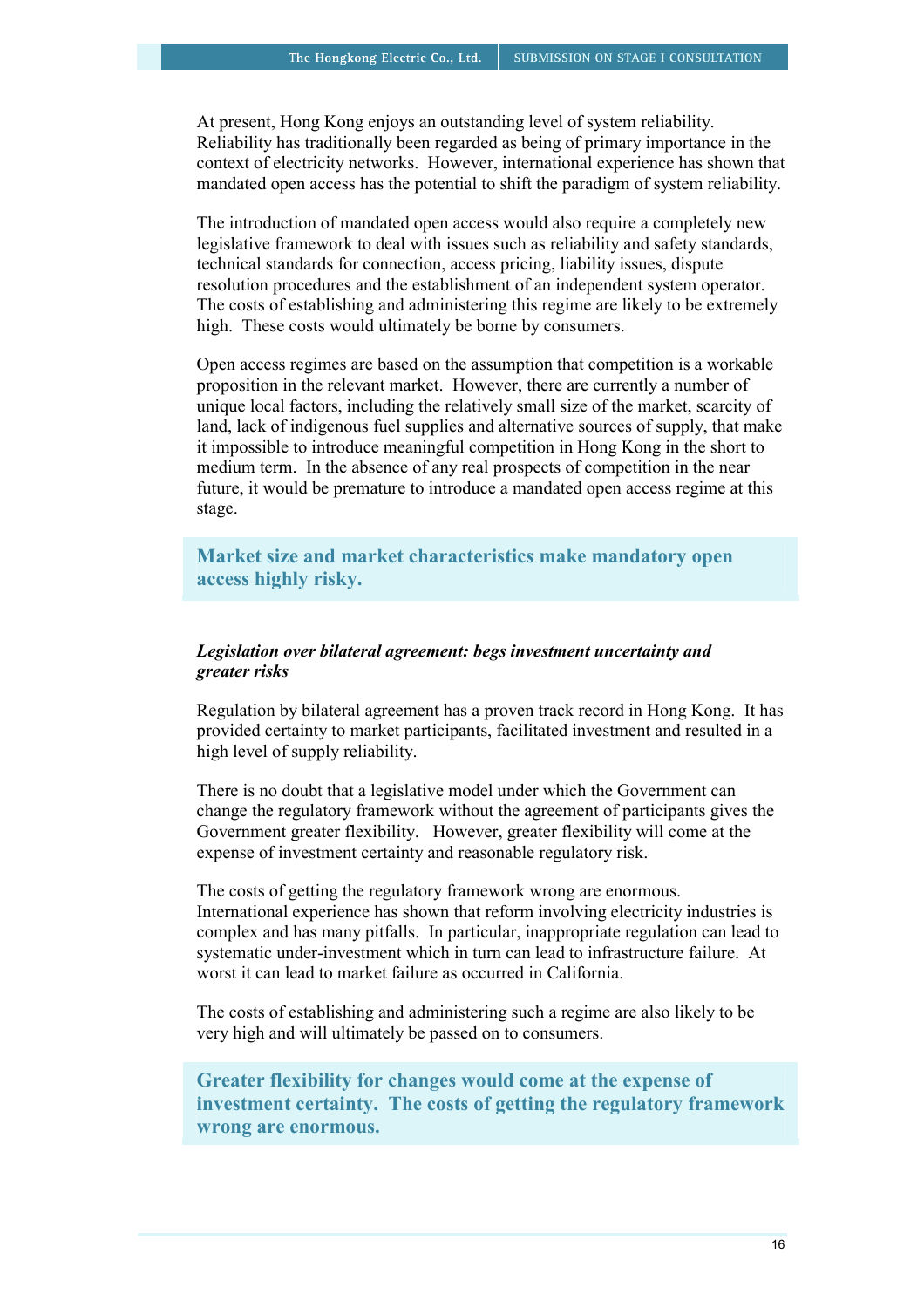## *Independent regulation over Government regulation: no compelling reasons for change*

Government regulation has proven to be an efficient and effective means of regulating the electricity industry in Hong Kong. The current approach of sharing regulating responsibility between EDLB, ETWB and EMSD (with the advice of the Energy Advisory Committee (EnAC)) is consistent with that taken in many overseas jurisdictions where there are separate authorities dealing with economic regulation, environmental regulation and technical regulation. Normally, the independent regulators in these jurisdictions are only responsible for economic regulation.

The argument for an independent regulator to oversee the electricity sector has principally arisen in markets where change has centred on the privatisation of state-owned enterprises and where full competition has been introduced. However, arguments for an independent regulatory body lose cogency in Hong Kong where the incumbents are already privately owned and the Government does not participate in the industry.

Electricity is an essential service and the Government should not abrogate responsibility for regulating service provision lightly. In light of this, and the potential costs and regulatory uncertainty associated with introducing independent regulation in Hong Kong, HEC is of the view that there are no compelling reasons to depart from the existing form of Government regulation.

**HEC is of the view that there are no compelling reasons to depart from the existing form of Government regulation.** 

#### **2.12 Conclusions and recommendations**

The expiry of the current SCA gives the Government and the community an opportunity to reflect on how the Government's policy objectives have been successfully achieved in the past and how best to ensure the continued achievement of those objectives. It is important that changes are not imposed merely for the sake of change. That said, should the Government and the community decide to introduce changes, such changes must:

- firstly, be a visible improvement on the current regime and not create instability and uncertainty, taking into account the Government's key policy objectives; and
- secondly, provide benefits which unambiguously outweigh the costs and risks of implementing them.